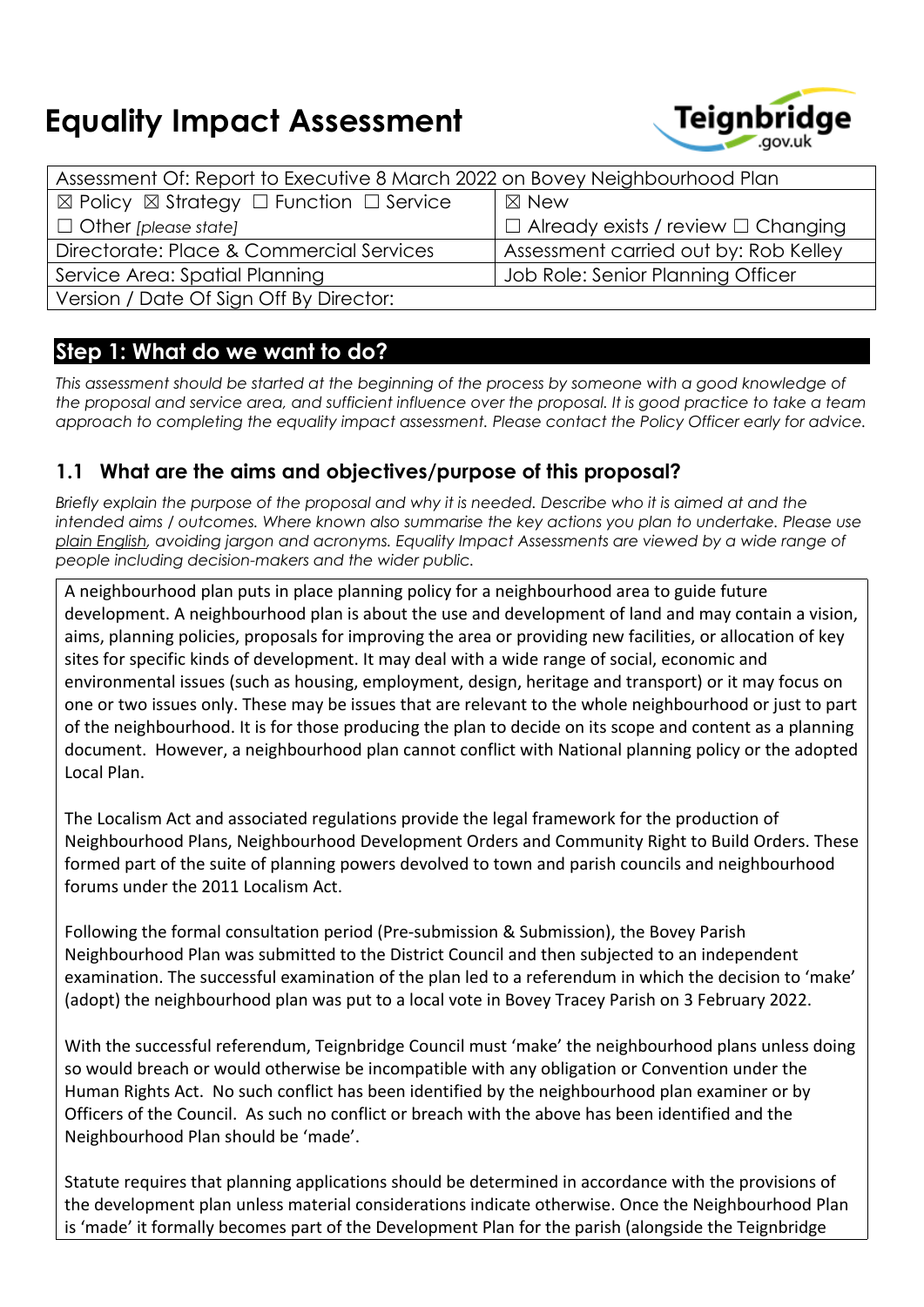Local Plan), and will therefore have a significant role in decision-making on planning applications within the parish. The policies that may potentially have a relevance to equities issues include; Policy H1 Affordable Housing Policy H2 – Housing for Elderly residents Policy H5 – Sustainable Homes Policy T1 – Highway Safety and Environmental Impact Policy T2 – Traffic constraint Policy T3 – Sustainable travel Policy T4 – Town centre parking Policy T6 – Off-street parking Policy C1 – Provision of additional healthcare facilities Policy C2 – Provision of community facilities Policy C3 – Re-provision of Bovey Tracey primary school

Note that neighbourhood plans are 'Made' which has essentially the same meaning as when a Local Plan is 'adopted'. This accords with the provisions of the Planning and Compulsory Purchase Act 2004 Section 38A(4) as amended.

## **1.2 Who will the proposal have the potential to affect?**

| $\boxtimes$ Service users | $\boxtimes$ The wider community | $\Box$ Teignbridge workforce |
|---------------------------|---------------------------------|------------------------------|
|                           |                                 |                              |

#### **1.3 Will the proposal have an equality impact?**

Could the proposal affect access levels of representation or participation in a service, or does it have the *potential to change e.g. quality of life: health, education, or standard of living etc.?*

If 'No' explain why you are sure there will be no equality impact, then skip steps 2-4 and request review by *your manager.*

*If 'Yes' complete the rest of this assessment.*

 $\boxtimes$  **Yes**  $\Box$  **No** *[please select]* 

## **Step 2: What information do we have?**

#### **2.1 What data or evidence is there which tells us who is, or could be affected?**

*Please use this section to demonstrate an understanding of who could be affected by the proposal. Include general population data where appropriate, and information about people who will be affected with particular reference to protected and other relevant characteristics (listed in 2.2).*

Use one row for each evidence source and say which characteristic(s) it relates to. You can include a mix *of qualitative and quantitative data - from national research, local data or previous consultations and engagement activities.*

*Outline whether there are any over or under representation of equality groups within your service - don't forget to benchmark to local population where appropriate.*

For workforce / management of change proposals you will need to look at the diversity of the affected *team(s) using available evidence such as the employee profile data. Identify any under/overrepresentation compared with Teignbridge's economically active citizens for age, disability, ethnicity, gender, religion/belief and sexual orientation.*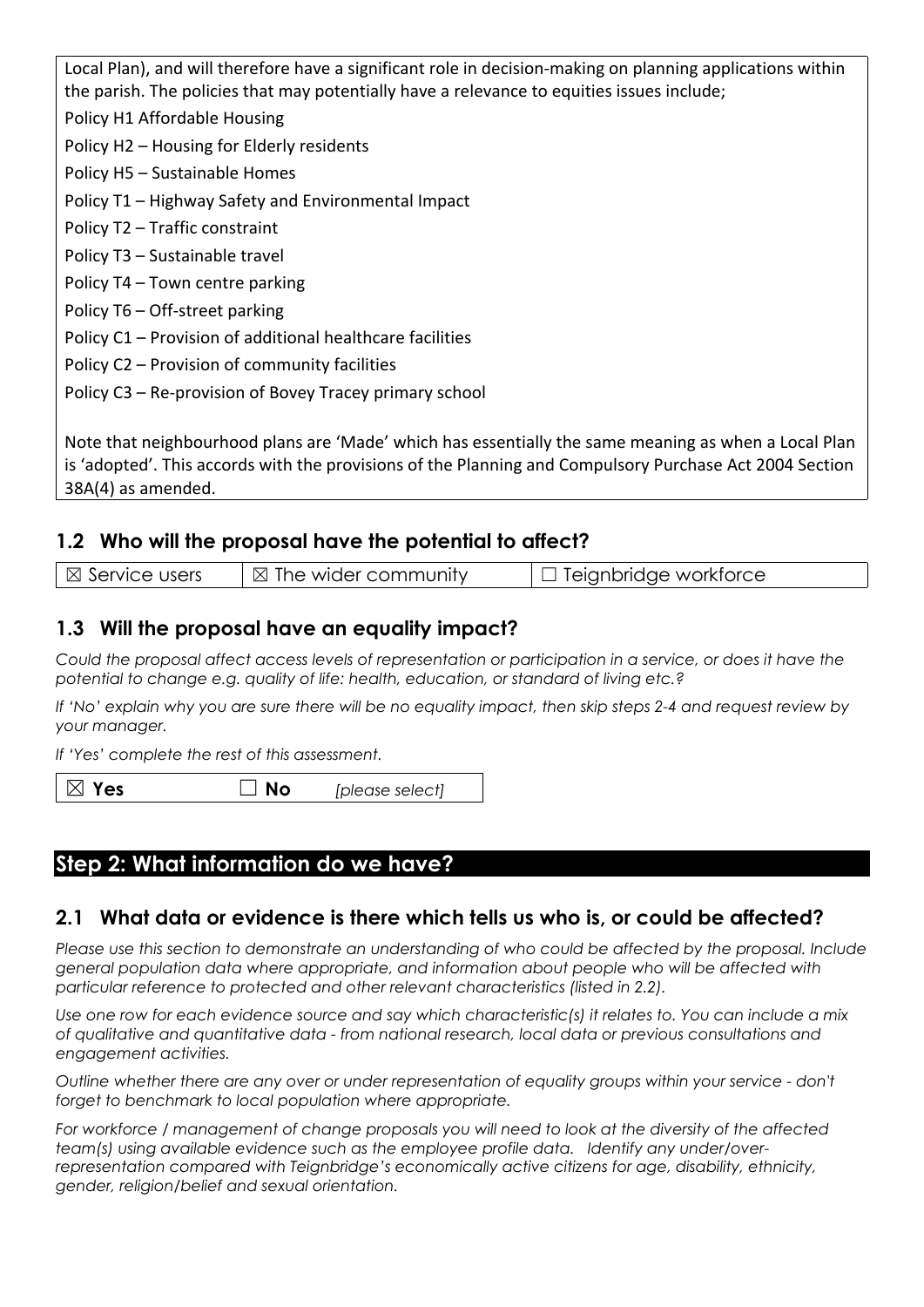| Data / Evidence Source                             | Summary of what this tells us                     |
|----------------------------------------------------|---------------------------------------------------|
| [Include a reference where known]                  |                                                   |
| The Policies contained in the Neighbourhood Plan   | The Policies are required to have been informed   |
| affect all residents of the Parish. It contains    | by feedback from local residents via various      |
| specific Policies supporting: Affordable Housing   | consultation and engagement exercises, so reflect |
| (young people and those on low incomes); Housing   | local community aspirations for improved          |
| for Elderly Residents (Older People); Re-provision | provision for certain groups.                     |
| of Bovey Tracey Primary School (younger children). |                                                   |
|                                                    |                                                   |

#### **2.2 Do you currently monitor relevant activity by the following protected characteristics?**

| ⊺⊟ Age                                | $\Box$ Disability          | $\Box$ Gender Reassignment |
|---------------------------------------|----------------------------|----------------------------|
| $\Box$ Marriage and Civil Partnership | $\Box$ Pregnancy/Maternity | $\Box$ Race                |
| $\Box$ Religion or Belief             | $\Box$ Sex                 | $\Box$ Sexual Orientation  |
|                                       |                            |                            |

## **2.3 Are there any gaps in the evidence base?**

*Where there are gaps in the evidence, or you don't have enough information about some equality groups,* include an equality action to find out in section 4.2 below. This doesn't mean that you can't complete the *assessment without the information, but you need to follow up the action and if necessary, review the* assessment later. If you are unable to fill in the gaps please state this clearly with a justification.

*For workforce related proposals all relevant information on characteristics may need to be sought from HR (e.g. pregnancy/maternity). For smaller teams diversity data may be redacted. A high proportion of not known/not disclosed may require action to address and identify the information needed.*

See 2.1

#### **2.4 How have you involved communities and groups that could be affected?**

*You will nearly always need to involve and consult with internal and external stakeholders during your assessment. The extent of the engagement will depend on the nature of the proposal or change. This should usually include individuals and groups representing different relevant protected characteristics. Please include details of any completed engagement and consultation and how representative this has been of Teignbridge's diverse communities.*

*Include the main findings of any engagement and consultation in Section 2.1 above.*

If you are managing a workforce change process or restructure please refer to HR for advice on how to *consult and engage with employees. Relevant stakeholders for engagement about workforce changes may include e.g. staff-led groups, trades unions as well as affected staff.*

In accordance with the Neighbourhood Planning Regulations, the Bovey Parish Neighbourhood Plan was led and informed by local people. A total of five stages of public and stakeholder consultation were undertaken during the development of the plan before it progressed to public referendum.

#### **2.5 How will engagement with stakeholders continue?**

*Explain how you will continue to engage with stakeholders throughout the course of planning and delivery. Please describe where more engagement and consultation is required and set out how you intend to* undertake it. Include any targeted work to seek the views of under-represented groups. If you do not intend to undertake it, please set out your justification. You can ask the Consultation Officer for help in targeting *particular groups.*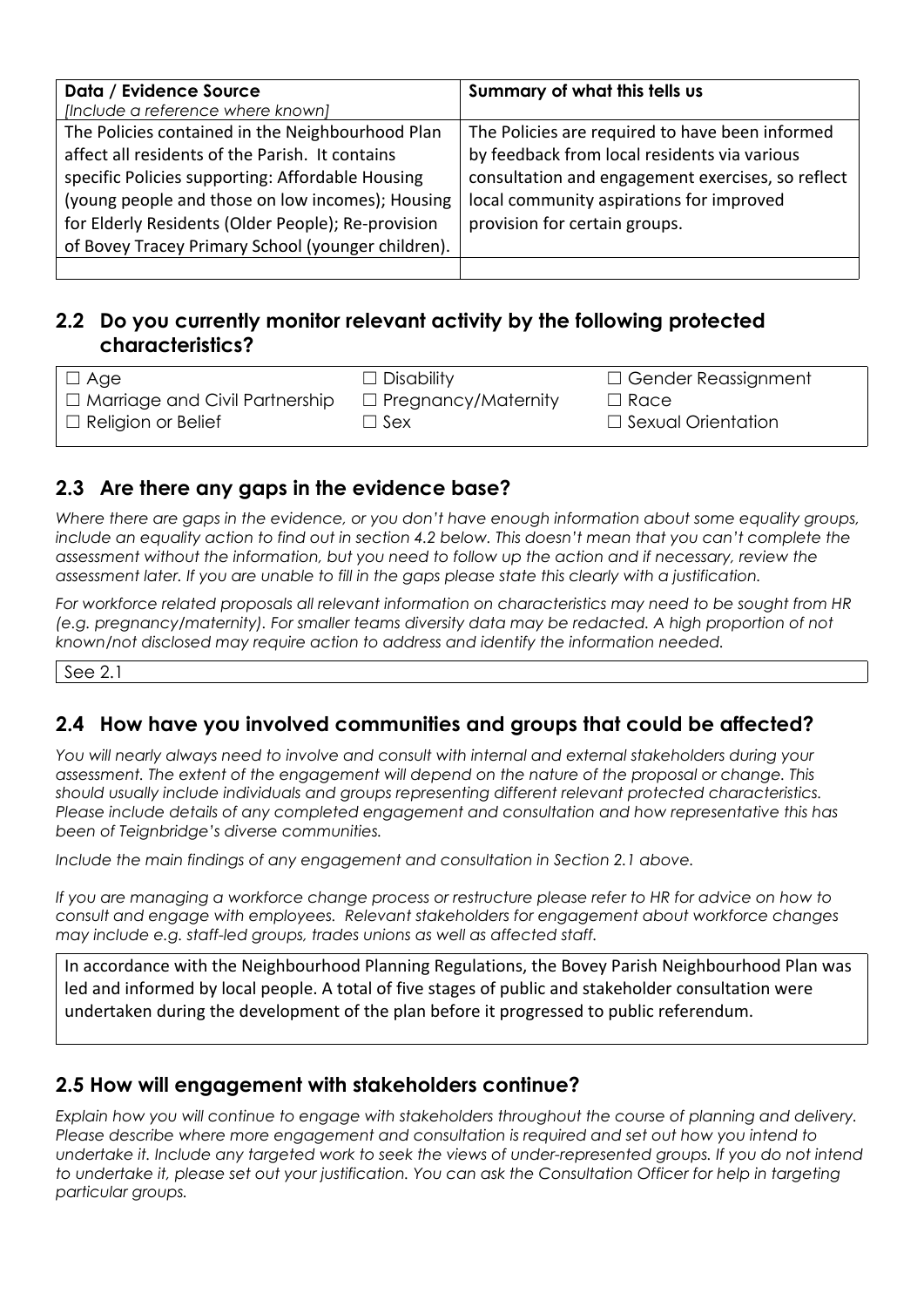As the neighbourhood plan process is locally led, ongoing engagement will be addressed via the Town Council. TDC Spatial Planning (Local Plan Team) will continue to engage with the Town Council as part of the Local Plan Review process.

# **Step 3: Who might the proposal impact?**

Analysis of impacts must be rigorous. Please demonstrate your analysis of any impacts of the proposal in this *section, referring to evidence you have gathered above and the characteristics protected by the Equality* Act 2010. Also include details of existing issues for particular groups that you are aware of and are seeking *to address or mitigate through this proposal.*

#### **3.1 Does the proposal have any potentially adverse impacts on people on the basis of their protected or other relevant characteristics?**

*Consider sub-categories (different kinds of disability, ethnic background etc.) and how people with combined characteristics (e.g. young women) might have particular needs or experience particular kinds of disadvantage.*

*Where mitigations indicate a follow-on action, include this in the 'Action Plan' Section 4.2 below.*

**GENERAL COMMENTS** *(highlight any potential issues that might impact all or many groups)* The Bovey Parish Neighbourhood Plan contains a set of Policies, the majority of which are crosscutting in nature and does not specifically impact upon the characteristics of the individual group/s identified. The purpose of the plan is to provide a policy framework for delivering beneficial outcomes for all groups in Bovey Tracey Parish.

| <b>PROTECTED CHARACTERISTICS</b> |                                                                                  |
|----------------------------------|----------------------------------------------------------------------------------|
| <b>Age: Young People</b>         | Does your analysis indicate a disproportionate impact? Yes □ No ⊠                |
| Potential impacts:               |                                                                                  |
| Mitigations:                     |                                                                                  |
| <b>Age: Older People</b>         | Does your analysis indicate a disproportionate impact? Yes □ No ⊠                |
| Potential impacts:               |                                                                                  |
| Mitigations:                     |                                                                                  |
| <b>Disability</b>                | Does your analysis indicate a disproportionate impact? Yes □ No ⊠                |
| Potential impacts:               |                                                                                  |
| Mitigations:                     |                                                                                  |
| Sex                              | Does your analysis indicate a disproportionate impact? Yes $\Box$ No $\boxtimes$ |
| Potential impacts:               |                                                                                  |
| Mitigations:                     |                                                                                  |
| <b>Sexual orientation</b>        | Does your analysis indicate a disproportionate impact? Yes □ No ⊠                |
| Potential impacts:               |                                                                                  |
| Mitigations:                     |                                                                                  |
| Pregnancy /                      | Does your analysis indicate a disproportionate impact? Yes □ No ⊠                |
| <b>Maternity</b>                 |                                                                                  |
| Potential impacts:               |                                                                                  |
| Mitigations:                     |                                                                                  |
| Gender                           | Does your analysis indicate a disproportionate impact? Yes □ No ⊠                |
| reassignment                     |                                                                                  |
| Potential impacts:               |                                                                                  |
| Mitigations:                     |                                                                                  |
| Race                             | Does your analysis indicate a disproportionate impact? Yes □ No ⊠                |
| Potential impacts:               |                                                                                  |
| Mitigations:                     |                                                                                  |
| <b>Religion or</b>               | Does your analysis indicate a disproportionate impact? Yes □ No ⊠                |
| <b>Belief</b>                    |                                                                                  |
| Potential impacts:               |                                                                                  |
| Mitigations:                     |                                                                                  |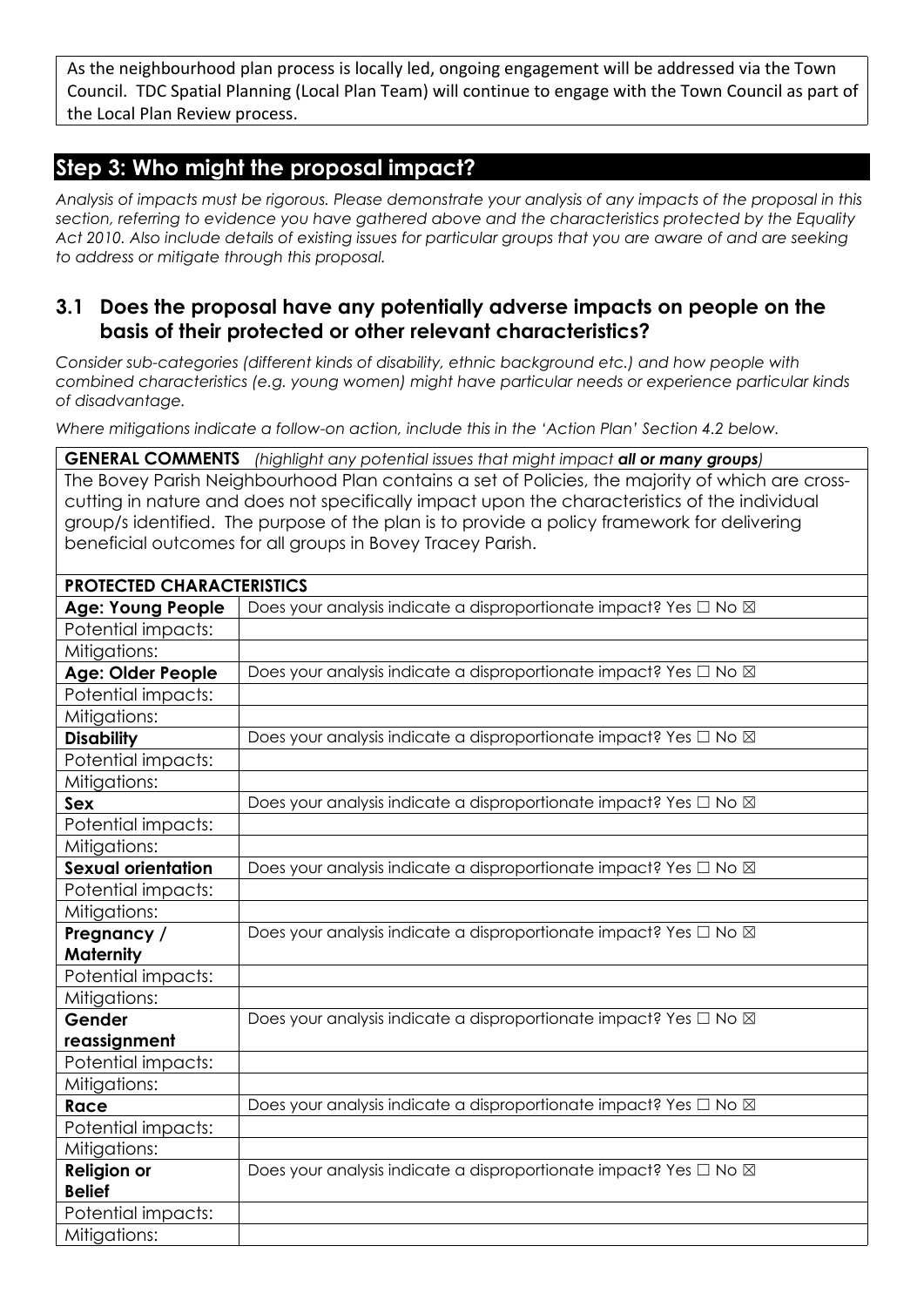| <b>Marriage &amp;</b><br>civil partnership | Does your analysis indicate a disproportionate impact? Yes $\Box$ No $\boxtimes$                         |
|--------------------------------------------|----------------------------------------------------------------------------------------------------------|
| Potential impacts:                         |                                                                                                          |
| Mitigations:                               |                                                                                                          |
| <b>OTHER RELEVANT CHARACTERISTICS</b>      |                                                                                                          |
| Socio-Economic                             | Does your analysis indicate a disproportionate impact? Yes □ No ⊠                                        |
| (deprivation)                              |                                                                                                          |
| Potential impacts:                         |                                                                                                          |
| Mitigations:                               |                                                                                                          |
|                                            | <b>Other group(s)</b> Please add additional rows below to detail the impact for other relevant groups as |
|                                            | appropriate e.g. Asylums and Refugees; Rural/Urban Communities, Homelessness, Digital Exclusion,         |
| <b>Access To Transport</b>                 |                                                                                                          |
| Potential impacts:                         |                                                                                                          |
| Mitigations:                               |                                                                                                          |

## **3.2 Does the proposal create any benefits for people on the basis of their protected or other relevant characteristics?**

*Outline any potential benefits of the proposal and how they can be maximised. Identify how the proposal will support our Public Sector [Equality](https://www.equalityhumanrights.com/en/advice-and-guidance/public-sector-equality-duty) Duty to:*

- *Eliminate unlawful discrimination for a protected group*
- *Advance equality of opportunity between people who share a protected characteristic and those who don't*
- *Foster good relations between people who share a protected characteristic and those who don't*

The neighbourhood plan does not directly benefit people on the basis of their protected or relevant characteristics. The policies are designed to provide a suite of local 'rules' that will positively impact on the delivery of local land use planning, local infrastructure and thereby quality of life and wellbeing of parish residents.

Two key elements of the plan are the provision of sustainable transport options which will encourage local people to use local services and facilities; and plans for a new community centre in the town. These will encourage greater community interaction and community cohesion. In addition, the Policies relating to affordable housing and housing for older residents will ultimately be beneficial to a number of groups, particularly young/older people, people on low incomes and those with a disability.

# **Step 4: Impact**

## **4.1 How has the equality impact assessment informed or changed the proposal?**

What are the main conclusions of this assessment? Use this section to provide an overview of your findings. This content should be used as a summary in reports, where this full assessment is included as an appendix.

*If you have identified any significant negative impacts which cannot be mitigated, provide a justification showing how the proposal is proportionate, necessary and appropriate despite this.*

**Summary of significant negative impacts and how they can be mitigated or justified:** No negative impact(s) identified.

#### **Summary of positive impacts / opportunities to promote the Public Sector Equality Duty:**

Continue the proposal: The assessment demonstrates that the Bovey Parish Neighbourhood Plan shows no potential for discrimination and the Town Council has taken all appropriate opportunities to advance equality of opportunity and foster good relations between people with different protected characteristics.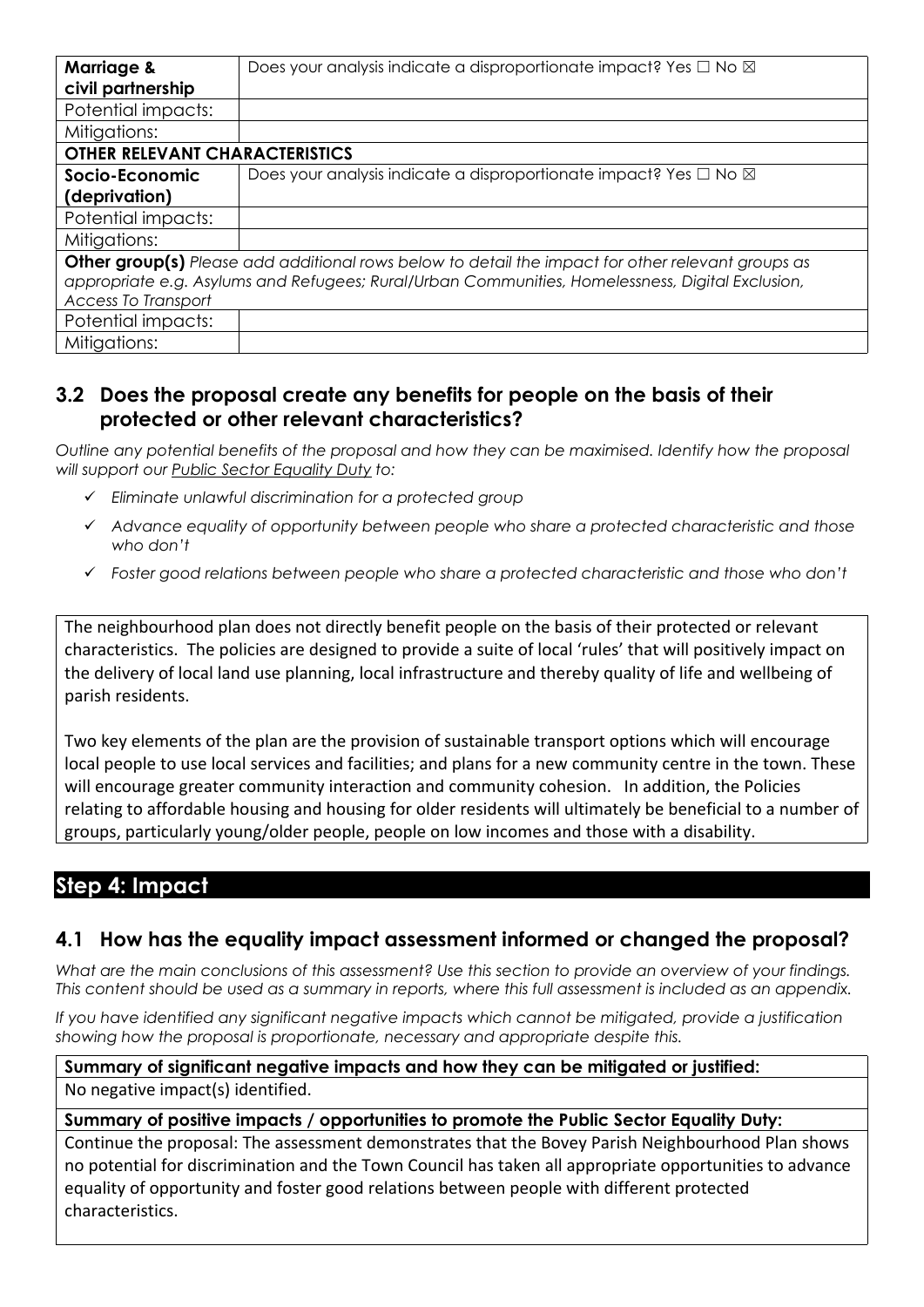The consultation process has built on experience from previous consultations to ensure a mix of digital / on-line information is available, and hard-copy formats. These methods and others have helped collect input from several of the identified groups such as young people, older people and those with mobility challenges.

## **4.2 Action Plan**

Use this section to set out any actions you have identified to improve data, mitigate issues, or maximise opportunities etc. If an action is to meet the needs of a particular protected group please specify this.

| Improvement / action required | <b>Responsible Officer</b> | <b>Timescale</b> |
|-------------------------------|----------------------------|------------------|
| None identified.              |                            |                  |
|                               |                            |                  |
|                               |                            |                  |

## **4.3 How will the impact of your proposal and actions be measured?**

*How will you know if have been successful? Once the activity has been implemented this equality impact assessment should be periodically reviewed to make sure your changes have been effective and your approach is still appropriate. Include the timescale for review in your action plan above.*

Monitoring the impact of the neighbourhood plan policies draft plan is a task which can only be fully undertaken once some of the policies/proposals are implemented and applied through the planning application process.

It is recommended that Neighbourhood Plans are reviewed every 5 years. It is therefore important that active monitoring of the impact and effectiveness of plan Policies takes place in the intervening period.

# **Step 5: Review & Sign-Off**

*EIAs should only be marked as reviewed when they provide sufficient information for decision-makers on the equalities impact of the proposal. Please seek review and feedback from management before requesting it to be signed off. All working drafts of EIAs and final signed-off EIAs should be saved in G:\GLOBAL\EIA*  Once signed-off please add the details to the 'Corporate Register' of all council EIAs saved in the same *directory.*

| <b>Reviewed by Service Manager:</b>                                                             | <b>Strategic Leadership Team Sign-Off:</b> |
|-------------------------------------------------------------------------------------------------|--------------------------------------------|
| Yes $\Box$<br>$\overline{\phantom{a}}$ No $\boxtimes$ Instead was reviewed by:<br>Alex Lessware | Neil Blaney                                |
| Date: 09.02.2022                                                                                | Date: 09.02.2022                           |